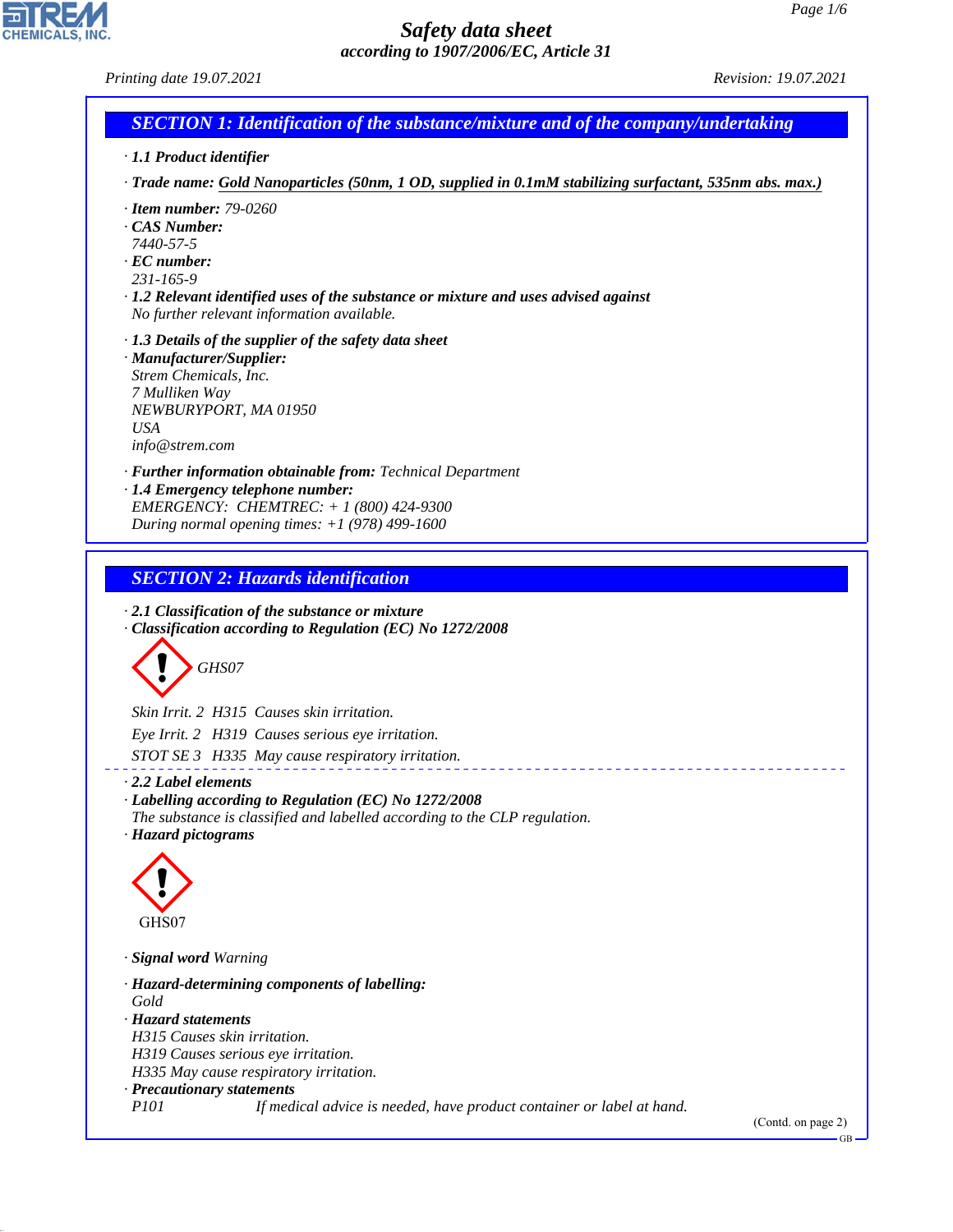*Printing date 19.07.2021 Revision: 19.07.2021*

*Trade name: Gold Nanoparticles (50nm, 1 OD, supplied in 0.1mM stabilizing surfactant, 535nm abs. max.)*

|                           | (Contd. of page 1)                                                                                    |
|---------------------------|-------------------------------------------------------------------------------------------------------|
| <i>P102</i>               | Keep out of reach of children.                                                                        |
| <i>P103</i>               | Read label before use.                                                                                |
| P <sub>235</sub>          | Keep cool.                                                                                            |
| P <sub>262</sub>          | Do not get in eyes, on skin, or on clothing.                                                          |
| P <sub>280</sub>          | Wear protective gloves/protective clothing/eye protection/face protection.                            |
|                           | P305+P351+P338 IF IN EYES: Rinse cautiously with water for several minutes. Remove contact lenses, if |
|                           | present and easy to do. Continue rinsing.                                                             |
| <i>P410</i>               | Protect from sunlight.                                                                                |
| <i>P501</i>               | Dispose of contents/container in accordance with local/regional/national/international                |
|                           | regulations.                                                                                          |
| $\cdot$ 2.3 Other hazards |                                                                                                       |
|                           |                                                                                                       |

*· Results of PBT and vPvB assessment*

*· PBT: Not applicable.*

*· vPvB: Not applicable.*

# *SECTION 3: Composition/information on ingredients*

- *· 3.1 Chemical characterisation: Substances · CAS No. Description 7440-57-5 Gold · Identification number(s) · EC number: 231-165-9*
- *SECTION 4: First aid measures*

*· 4.1 Description of first aid measures*

- *· After inhalation: In case of unconsciousness place patient stably in side position for transportation.*
- *· After skin contact: Immediately wash with water and soap and rinse thoroughly.*
- *· After eye contact:*
- *Rinse opened eye for several minutes under running water. If symptoms persist, consult a doctor.*
- *· After swallowing: If symptoms persist consult doctor.*
- *· 4.2 Most important symptoms and effects, both acute and delayed No further relevant information available.*
- *· 4.3 Indication of any immediate medical attention and special treatment needed*
- *No further relevant information available.*

### *SECTION 5: Firefighting measures*

- *· 5.1 Extinguishing media*
- *· Suitable extinguishing agents: Use fire extinguishing methods suitable to surrounding conditions.*
- *· 5.2 Special hazards arising from the substance or mixture No further relevant information available.*
- *· 5.3 Advice for firefighters*

44.1.1

*· Protective equipment: No special measures required.*

### *SECTION 6: Accidental release measures*

- *· 6.1 Personal precautions, protective equipment and emergency procedures Not required.*
- *· 6.2 Environmental precautions: No special measures required.*
- *· 6.3 Methods and material for containment and cleaning up:*

*Absorb with liquid-binding material (sand, diatomite, acid binders, universal binders, sawdust). Dispose contaminated material as waste according to item 13.*

(Contd. on page 3)

GB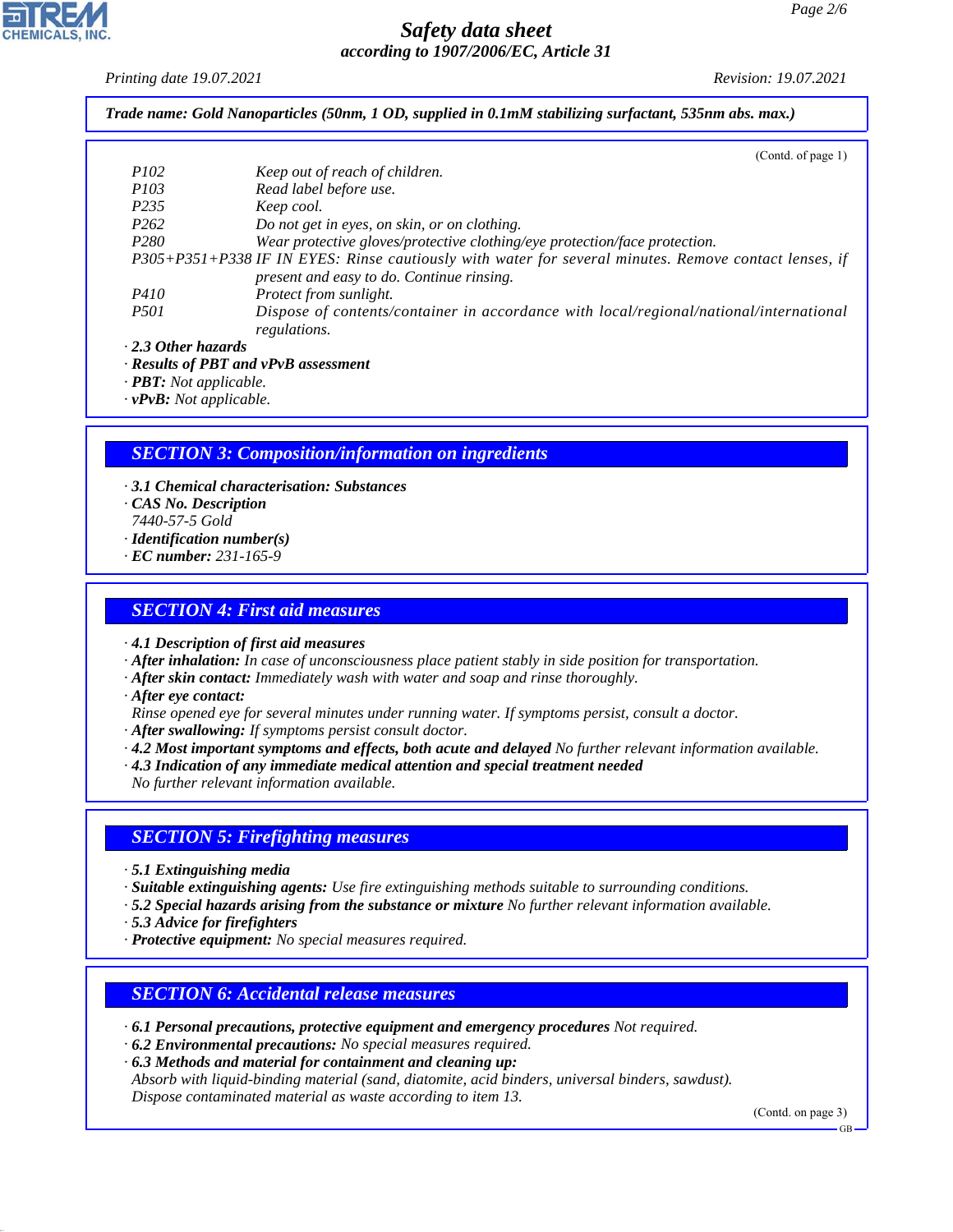#### *Printing date 19.07.2021 Revision: 19.07.2021*

*Trade name: Gold Nanoparticles (50nm, 1 OD, supplied in 0.1mM stabilizing surfactant, 535nm abs. max.)*

*Ensure adequate ventilation.*

- *· 6.4 Reference to other sections*
- *See Section 7 for information on safe handling.*
- *See Section 8 for information on personal protection equipment.*
- *See Section 13 for disposal information.*

# *SECTION 7: Handling and storage*

- *· 7.1 Precautions for safe handling No special precautions are necessary if used correctly. · Information about fire - and explosion protection: No special measures required.*
- *· 7.2 Conditions for safe storage, including any incompatibilities*
- *· Storage:*
- *Keep cool.*

*Protect from sunlight.*

- *· Requirements to be met by storerooms and receptacles: No special requirements.*
- *· Information about storage in one common storage facility: Not required.*
- *· Further information about storage conditions: Keep container tightly sealed.*
- *· Recommended storage temperature: Store at temperatures not exceeding 4 °C. Keep cool.*
- *· 7.3 Specific end use(s) No further relevant information available.*

### *SECTION 8: Exposure controls/personal protection*

- *· Additional information about design of technical facilities: No further data; see item 7.*
- *· 8.1 Control parameters*
- *· Ingredients with limit values that require monitoring at the workplace: Not required.*
- *· Additional information: The lists valid during the making were used as basis.*
- *· 8.2 Exposure controls*
- *· Personal protective equipment:*
- *· General protective and hygienic measures: Keep away from foodstuffs, beverages and feed. Immediately remove all soiled and contaminated clothing Wash hands before breaks and at the end of work. Avoid contact with the eyes and skin.*

*· Respiratory protection:*

*In case of brief exposure or low pollution use respiratory filter device. In case of intensive or longer exposure use self-contained respiratory protective device.*

*· Protection of hands:*



44.1.1

\_S*Protective gloves*

*The glove material has to be impermeable and resistant to the product/ the substance/ the preparation. Due to missing tests no recommendation to the glove material can be given for the product/ the preparation/ the chemical mixture.*

*Selection of the glove material on consideration of the penetration times, rates of diffusion and the degradation · Material of gloves*

*The selection of the suitable gloves does not only depend on the material, but also on further marks of quality and varies from manufacturer to manufacturer.*

(Contd. on page 4)

GB



#### (Contd. of page 2)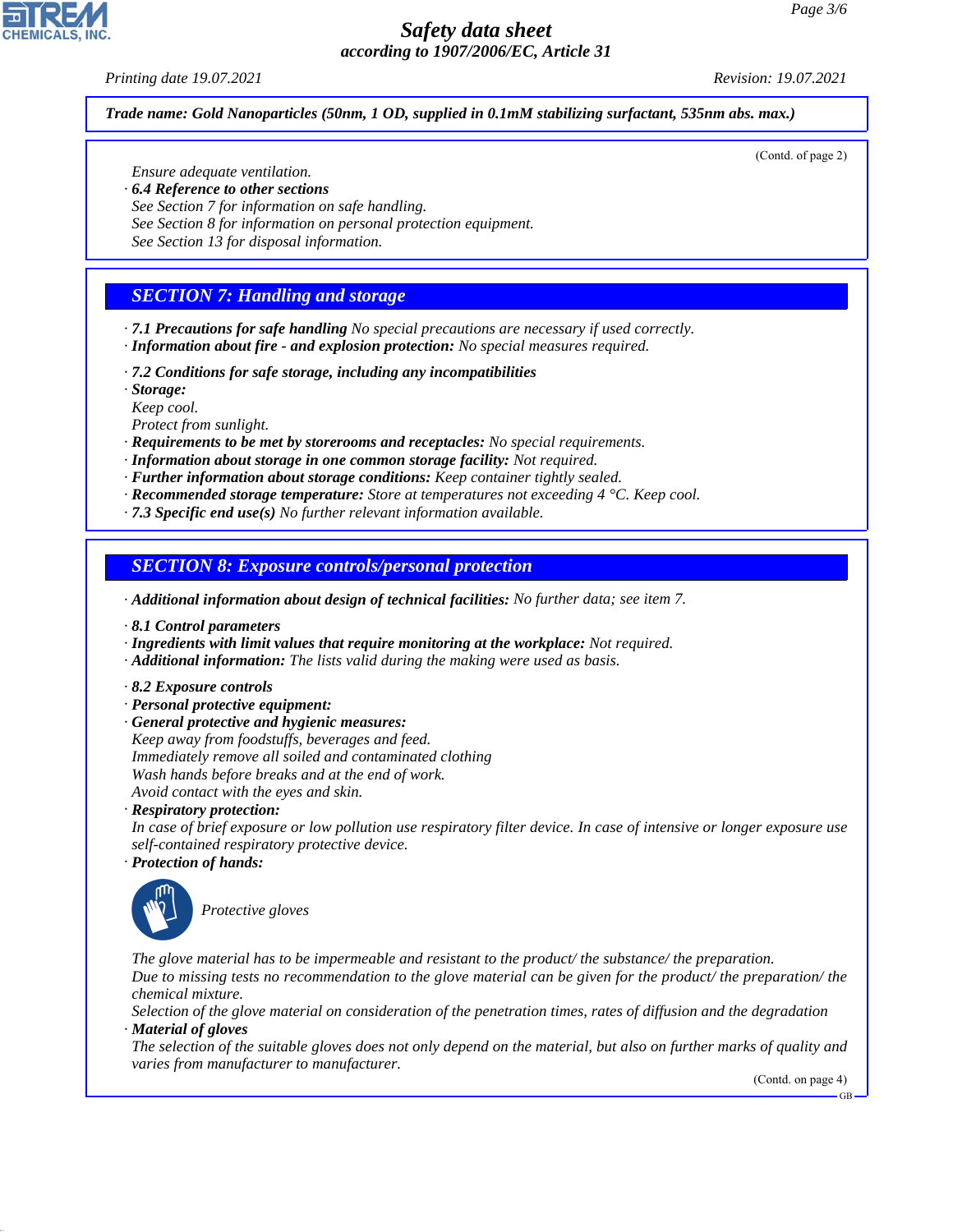*Printing date 19.07.2021 Revision: 19.07.2021*

CHEMICALS, INC.

44.1.1

|                                                             | (Contd. of page 3)                                                                                          |
|-------------------------------------------------------------|-------------------------------------------------------------------------------------------------------------|
| · Penetration time of glove material                        |                                                                                                             |
| observed.                                                   | The exact break through time has to be found out by the manufacturer of the protective gloves and has to be |
| $\cdot$ Eye protection:                                     |                                                                                                             |
|                                                             |                                                                                                             |
| Tightly sealed goggles                                      |                                                                                                             |
| · 9.1 Information on basic physical and chemical properties |                                                                                                             |
| · General Information                                       |                                                                                                             |
| $\cdot$ Appearance:                                         |                                                                                                             |
| Form:                                                       | Liquid                                                                                                      |
| Colour:                                                     | Pink                                                                                                        |
| · Odour:<br>· Odour threshold:                              | <b>Odourless</b>                                                                                            |
|                                                             | Not determined.                                                                                             |
| $\cdot$ pH-value:                                           | Not determined.                                                                                             |
| $\cdot$ Change in condition                                 |                                                                                                             |
| Melting point/freezing point:                               | 1.064 °C                                                                                                    |
| Initial boiling point and boiling range: $2.067^{\circ}$ C  |                                                                                                             |
| · Flash point:                                              | Not applicable.                                                                                             |
| · Flammability (solid, gas):                                | Not determined.                                                                                             |
| · Ignition temperature:                                     |                                                                                                             |
| <b>Decomposition temperature:</b>                           | Not determined.                                                                                             |
| · Auto-ignition temperature:                                | Not determined.                                                                                             |
| · Explosive properties:                                     | Product does not present an explosion hazard.                                                               |
| · Explosion limits:                                         |                                                                                                             |
| Lower:                                                      | Not determined.                                                                                             |
| <b>Upper:</b>                                               | Not determined.                                                                                             |
| · Vapour pressure:                                          | Not determined.                                                                                             |
| $\cdot$ Density at 20 $\textdegree$ C:                      | 19.3 $g/cm^3$                                                                                               |
| · Relative density                                          | Not determined.                                                                                             |
| · Vapour density                                            | Not determined.                                                                                             |
| $\cdot$ Evaporation rate                                    | Not determined.                                                                                             |
| · Solubility in / Miscibility with                          |                                                                                                             |
| water:                                                      | Not miscible or difficult to mix.                                                                           |
| · Partition coefficient: n-octanol/water:                   | Not determined.                                                                                             |
| · Viscosity:                                                |                                                                                                             |
| Dynamic:                                                    | Not determined.                                                                                             |
| Kinematic:                                                  | Not determined.                                                                                             |
| · Solvent content:                                          |                                                                                                             |
|                                                             |                                                                                                             |
| <b>Organic solvents:</b><br>$VOC$ (EC)                      | $0.0\%$<br>$0.00\%$                                                                                         |

(Contd. on page 5)

GB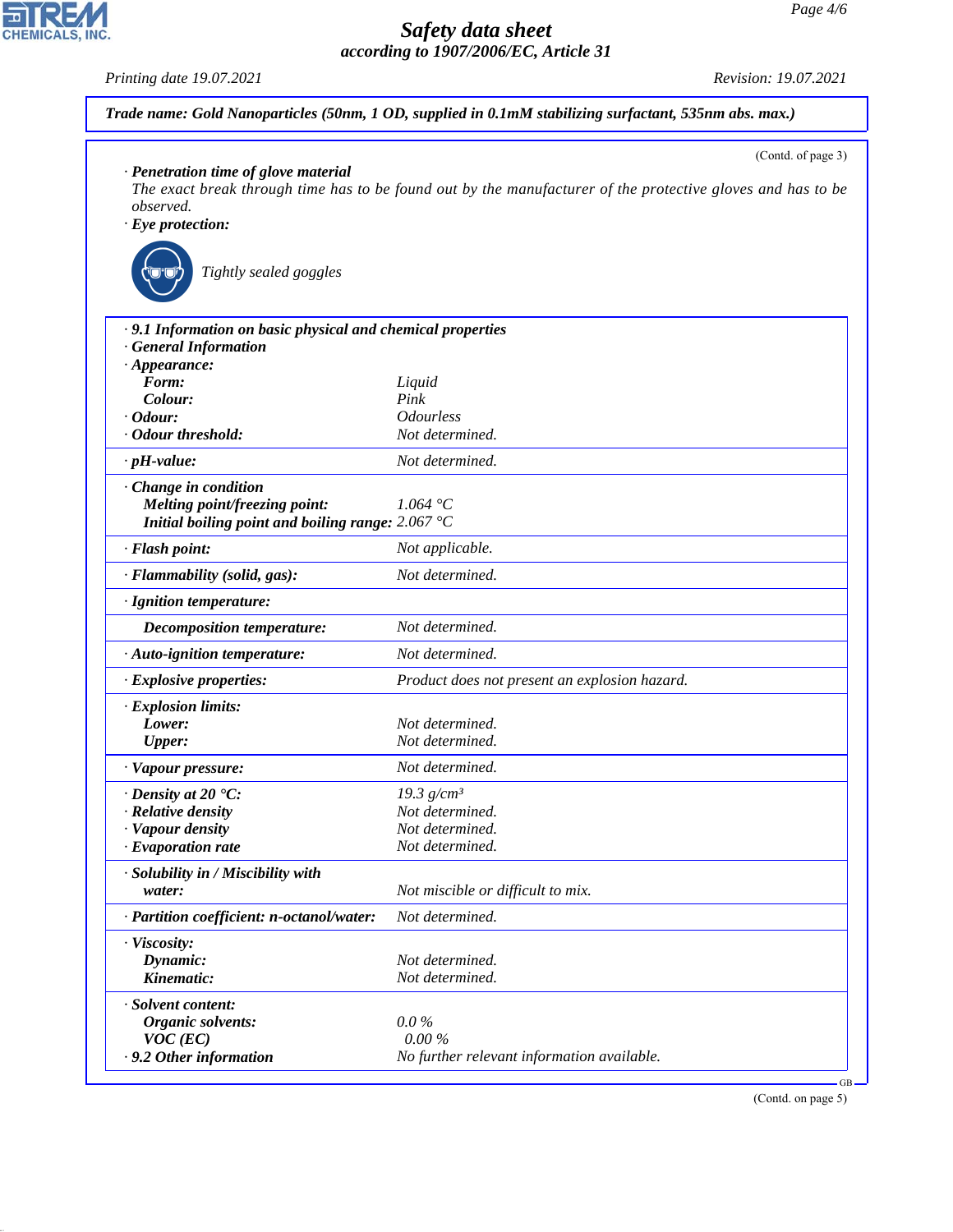*Printing date 19.07.2021 Revision: 19.07.2021*

*Trade name: Gold Nanoparticles (50nm, 1 OD, supplied in 0.1mM stabilizing surfactant, 535nm abs. max.)*

(Contd. of page 4)

### *SECTION 10: Stability and reactivity*

- *· 10.1 Reactivity No further relevant information available.*
- *· 10.2 Chemical stability*
- *· Thermal decomposition / conditions to be avoided: No decomposition if used according to specifications.*
- *· 10.3 Possibility of hazardous reactions No dangerous reactions known.*
- *· 10.4 Conditions to avoid No further relevant information available.*
- *· 10.5 Incompatible materials: No further relevant information available.*
- *· 10.6 Hazardous decomposition products: No dangerous decomposition products known.*

### *SECTION 11: Toxicological information*

- *· 11.1 Information on toxicological effects*
- *· Acute toxicity Based on available data, the classification criteria are not met.*
- *· Primary irritant effect:*
- *· Skin corrosion/irritation*
- *Causes skin irritation.*
- *· Serious eye damage/irritation*
- *Causes serious eye irritation.*
- *· Respiratory or skin sensitisation Based on available data, the classification criteria are not met.*
- *· CMR effects (carcinogenity, mutagenicity and toxicity for reproduction)*
- *· Germ cell mutagenicity Based on available data, the classification criteria are not met.*
- *· Carcinogenicity Based on available data, the classification criteria are not met.*
- *· Reproductive toxicity Based on available data, the classification criteria are not met.*
- *· STOT-single exposure*
- *May cause respiratory irritation.*
- *· STOT-repeated exposure Based on available data, the classification criteria are not met.*
- *· Aspiration hazard Based on available data, the classification criteria are not met.*

# *SECTION 12: Ecological information*

- *· 12.1 Toxicity*
- *· Aquatic toxicity: No further relevant information available.*
- *· 12.2 Persistence and degradability No further relevant information available.*
- *· 12.3 Bioaccumulative potential No further relevant information available.*
- *· 12.4 Mobility in soil No further relevant information available.*
- *· Additional ecological information:*
- *· General notes: Not known to be hazardous to water.*
- *· 12.5 Results of PBT and vPvB assessment*
- *· PBT: Not applicable.*
- *· vPvB: Not applicable.*
- *· 12.6 Other adverse effects No further relevant information available.*

### *SECTION 13: Disposal considerations*

- *· 13.1 Waste treatment methods*
- *· Recommendation*

44.1.1

*Must not be disposed together with household garbage. Do not allow product to reach sewage system.*

(Contd. on page 6)

GB